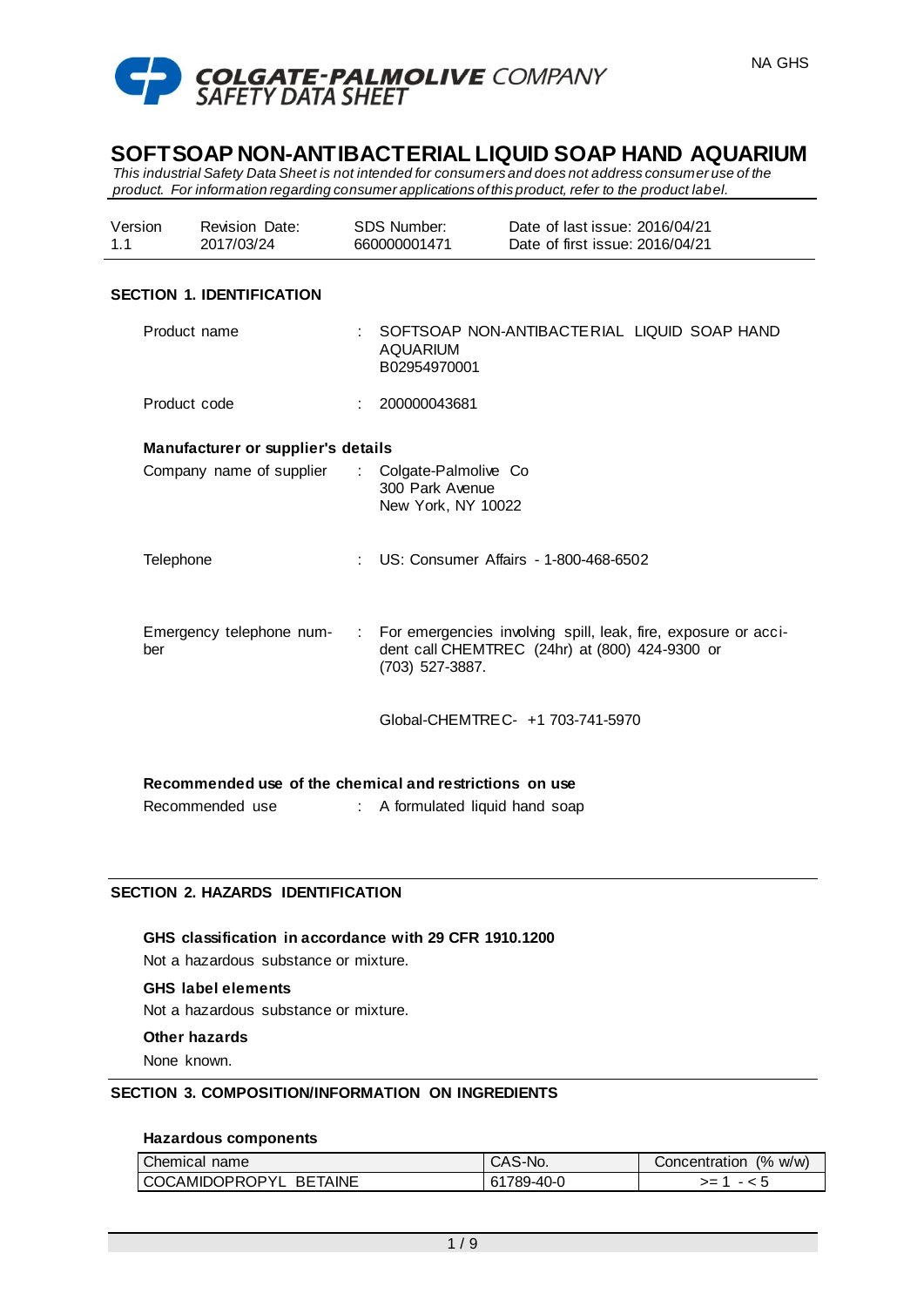

*This industrial Safety Data Sheet is not intended for consumers and does not address consumer use of the product. For information regarding consumer applications of this product, refer to the product label.*

| Version | <b>Revision Date:</b> | SDS Number:  | Date of last issue: 2016/04/21  |
|---------|-----------------------|--------------|---------------------------------|
| 1.1     | 2017/03/24            | 660000001471 | Date of first issue: 2016/04/21 |

### **SECTION 4. FIRST AID MEASURES**

| General advice                                                    | No hazards which require special first aid measures.                                                                                                               |
|-------------------------------------------------------------------|--------------------------------------------------------------------------------------------------------------------------------------------------------------------|
| If inhaled                                                        | Move to fresh air in case of accidental inhalation of dust or<br>fumes from overheating or combustion.<br>If symptoms persist, call a physician.                   |
| In case of skin contact                                           | : Take off contaminated clothing and shoes immediately.<br>Wash off with soap and plenty of water.                                                                 |
| In case of eye contact                                            | : Flush eyes with water as a precaution.<br>Remove contact lenses.<br>Protect unharmed eye.<br>Keep eye wide open while rinsing.                                   |
| If swallowed                                                      | Clean mouth with water and drink afterwards plenty of water.<br>Do not give milk or alcoholic beverages.<br>Never give anything by mouth to an unconscious person. |
| Most important symptoms<br>and effects, both acute and<br>delayed | : None known.                                                                                                                                                      |

#### **SECTION 5. FIREFIGHTING MEASURES**

|                     | Suitable extinguishing media : Use extinguishing measures that are appropriate to local cir-<br>cumstances and the surrounding environment. |
|---------------------|---------------------------------------------------------------------------------------------------------------------------------------------|
| ucts                | Hazardous combustion prod- : No hazardous combustion products are known                                                                     |
| Further information | : Standard procedure for chemical fires.                                                                                                    |
| for firefighters    | Special protective equipment : In the event of fire, wear self-contained breathing apparatus.                                               |

#### **SECTION 6. ACCIDENTAL RELEASE MEASURES**

| Environmental precautions                                | : No special environmental precautions required.                                                           |
|----------------------------------------------------------|------------------------------------------------------------------------------------------------------------|
| Methods and materials for<br>containment and cleaning up | Wipe up with absorbent material (e.g. cloth, fleece).<br>Keep in suitable, closed containers for disposal. |

#### **SECTION 7. HANDLING AND STORAGE**

Advice on protection against : Normal measures for preventive fire protection.fire and explosion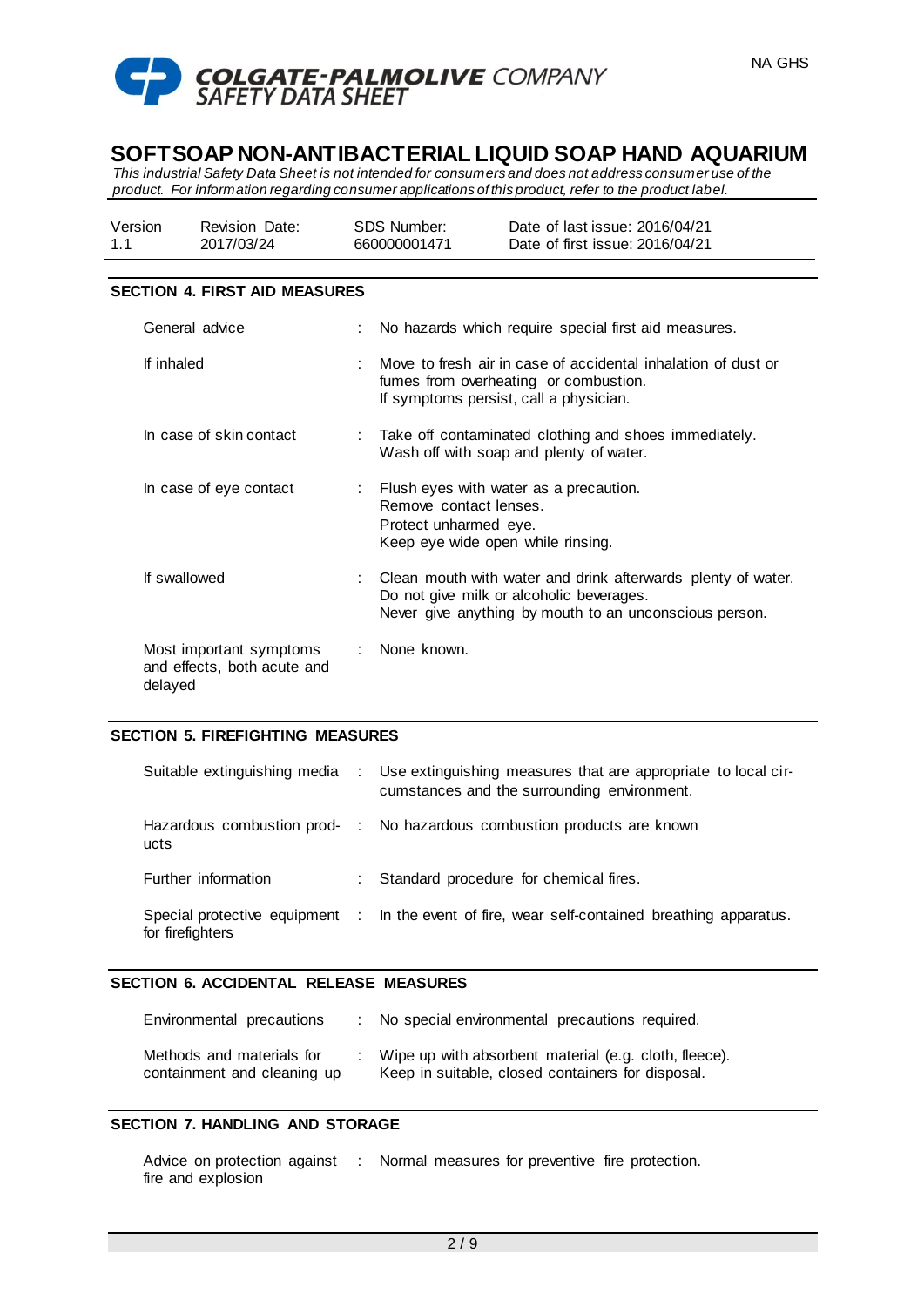

*This industrial Safety Data Sheet is not intended for consumers and does not address consumer use of the product. For information regarding consumer applications of this product, refer to the product label.*

| Version<br>1.1 | <b>Revision Date:</b><br>2017/03/24 | SDS Number:<br>660000001471          | Date of last issue: 2016/04/21<br>Date of first issue: 2016/04/21 |
|----------------|-------------------------------------|--------------------------------------|-------------------------------------------------------------------|
|                | Advice on safe handling             | No special handling advice required. | For personal protection see section 8.                            |
|                | Conditions for safe storage         | place.                               | Keep container tightly closed in a dry and well-ventilated        |
|                | Materials to avoid                  |                                      | No special restrictions on storage with other products.           |

## **SECTION 8. EXPOSURE CONTROLS/PERSONAL PROTECTION**

#### **Components with workplace control parameters**

Contains no substances with occupational exposure limit values.

#### **Hazardous components without workplace control parameters**

| Components            | CAS-No.    |  |
|-----------------------|------------|--|
| <b>COCAMIDOPROPYL</b> | 61789-40-0 |  |
| <b>BETAINE</b>        |            |  |

#### **Personal protective equipment**

| No personal respiratory protective equipment normally re- |
|-----------------------------------------------------------|
|                                                           |
| For prolonged or repeated contact use protective gloves.  |
|                                                           |
|                                                           |
|                                                           |

Hygiene measures : General industrial hygiene practice.

## **SECTION 9. PHYSICAL AND CHEMICAL PROPERTIES**

| Appearance  |    | liquid            |
|-------------|----|-------------------|
| Colour      | ÷. | purple            |
| рH          |    | : 5.1             |
| Flash point |    | : $>200$ °F       |
| Density     |    | No data available |

# **SECTION 10. STABILITY AND REACTIVITY**

| Reactivity         | Stable under recommended storage conditions.          |
|--------------------|-------------------------------------------------------|
| Chemical stability | : No decomposition if stored and applied as directed. |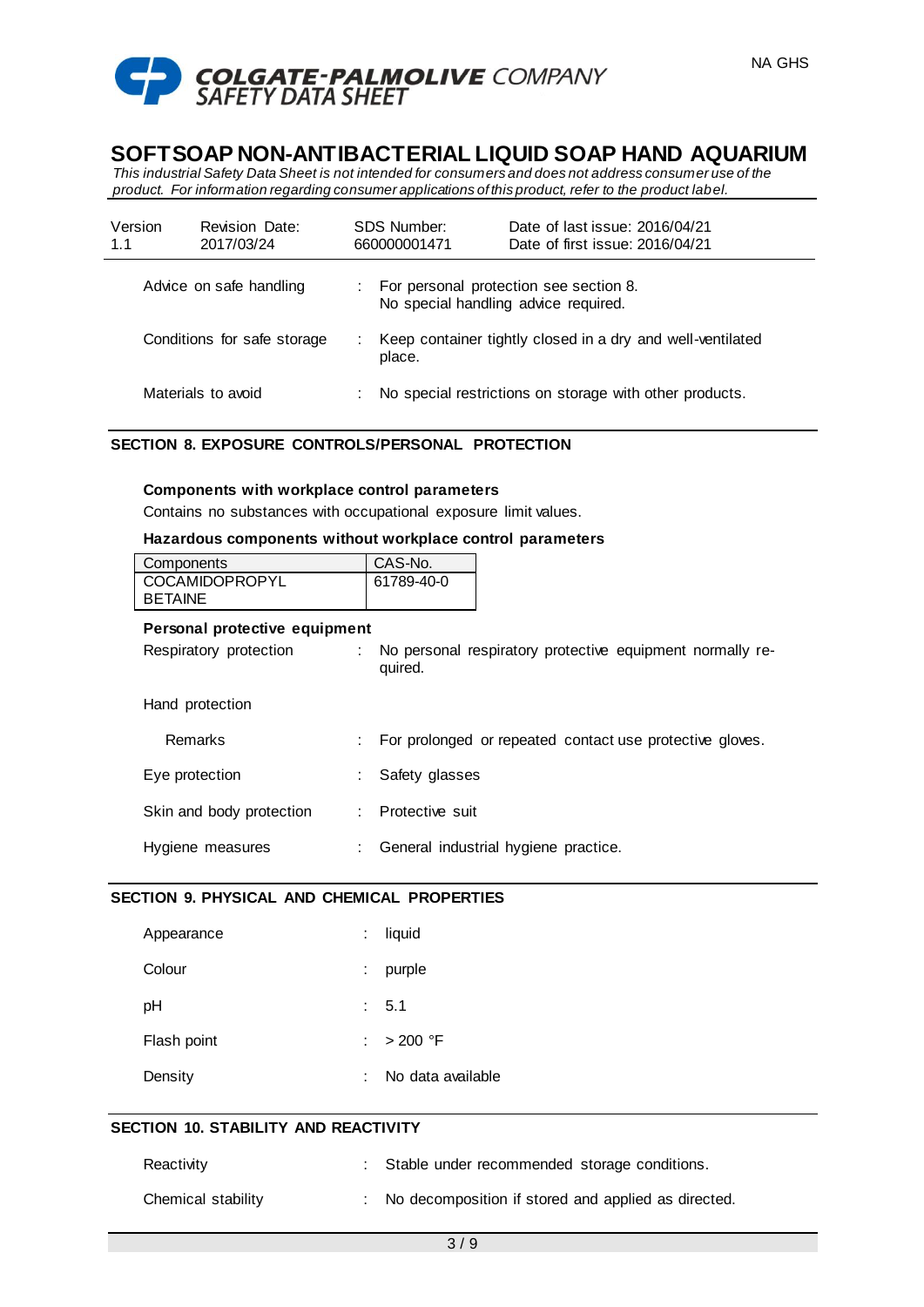

*This industrial Safety Data Sheet is not intended for consumers and does not address consumer use of the product. For information regarding consumer applications of this product, refer to the product label.*

| 1.1 | Version                                                                         | <b>Revision Date:</b><br>2017/03/24                               | <b>SDS Number:</b><br>660000001471     | Date of last issue: 2016/04/21<br>Date of first issue: 2016/04/21 |
|-----|---------------------------------------------------------------------------------|-------------------------------------------------------------------|----------------------------------------|-------------------------------------------------------------------|
|     |                                                                                 |                                                                   |                                        |                                                                   |
|     | Possibility of hazardous reac- : No hazards to be specially mentioned.<br>tions |                                                                   |                                        |                                                                   |
|     |                                                                                 | Conditions to avoid                                               | : No data available                    |                                                                   |
|     |                                                                                 | <b>SECTION 11. TOXICOLOGICAL INFORMATION</b>                      |                                        |                                                                   |
|     |                                                                                 | <b>Acute toxicity</b>                                             |                                        |                                                                   |
|     |                                                                                 | Not classified based on available information.                    |                                        |                                                                   |
|     | Product:                                                                        | Acute oral toxicity                                               | Method: Calculation method             | : Acute toxicity estimate: $> 5,000$ mg/kg                        |
|     |                                                                                 | Acute dermal toxicity                                             | Method: Calculation method             | : Acute toxicity estimate: $> 5,000$ mg/kg                        |
|     |                                                                                 | <b>Components:</b>                                                |                                        |                                                                   |
|     |                                                                                 | <b>COCAMIDOPROPYL BETAINE:</b>                                    |                                        |                                                                   |
|     |                                                                                 | Acute oral toxicity                                               | LD50 (Rat): 4,900 mg/kg<br>67/548/EEC. | Method: Tested according to Annex V of Directive                  |
|     |                                                                                 | Acute inhalation toxicity                                         | : Remarks: No data available           |                                                                   |
|     |                                                                                 | Acute dermal toxicity                                             | : Remarks: No data available           |                                                                   |
|     |                                                                                 | Skin corrosion/irritation                                         |                                        |                                                                   |
|     |                                                                                 | Not classified based on available information.                    |                                        |                                                                   |
|     |                                                                                 | <b>Components:</b>                                                |                                        |                                                                   |
|     |                                                                                 | <b>COCAMIDOPROPYL BETAINE:</b>                                    |                                        |                                                                   |
|     |                                                                                 | Result: Skin irritation                                           |                                        |                                                                   |
|     |                                                                                 | Serious eye damage/eye irritation                                 |                                        |                                                                   |
|     |                                                                                 | Not classified based on available information.                    |                                        |                                                                   |
|     |                                                                                 | <b>Components:</b>                                                |                                        |                                                                   |
|     |                                                                                 | <b>COCAMIDOPROPYL BETAINE:</b><br>Result: Moderate eye irritation |                                        |                                                                   |
|     |                                                                                 | Respiratory or skin sensitisation                                 |                                        |                                                                   |
|     |                                                                                 | <b>Skin sensitisation</b>                                         |                                        |                                                                   |
|     |                                                                                 | Not classified based on available information.                    |                                        |                                                                   |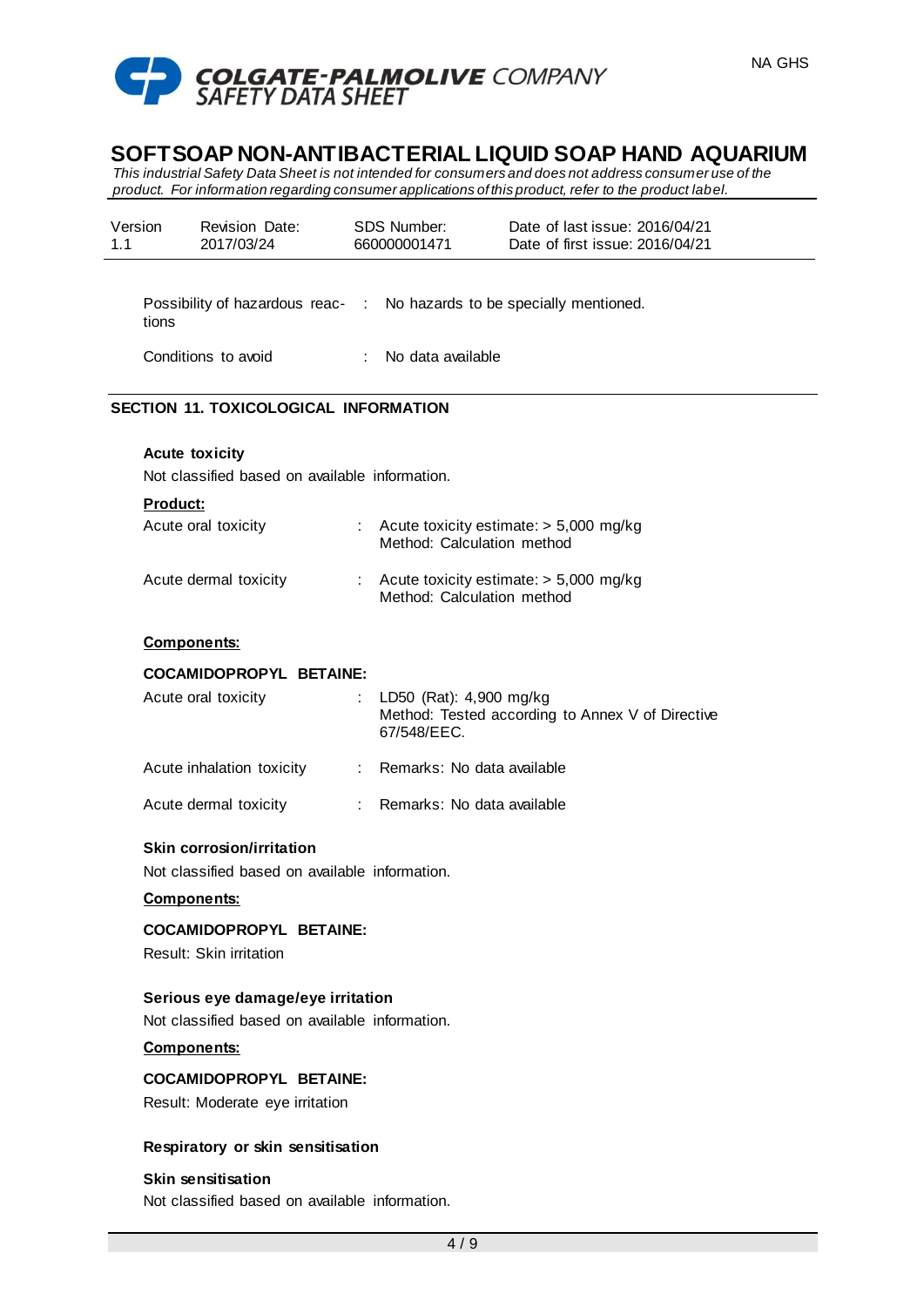

*This industrial Safety Data Sheet is not intended for consumers and does not address consumer use of the product. For information regarding consumer applications of this product, refer to the product label.*

| Version | <b>Revision Date:</b> | SDS Number:  | Date of last issue: 2016/04/21  |
|---------|-----------------------|--------------|---------------------------------|
| 1.1     | 2017/03/24            | 660000001471 | Date of first issue: 2016/04/21 |

### **Respiratory sensitisation**

Not classified based on available information.

#### **Components:**

#### **COCAMIDOPROPYL BETAINE:**

Exposure routes: Inhalation Remarks: No data available

Exposure routes: Dermal Result: Does not cause skin sensitisation.

### **Germ cell mutagenicity**

Not classified based on available information.

#### **Carcinogenicity**

Not classified based on available information.

| <b>IARC</b> | No component of this product present at levels greater than or |
|-------------|----------------------------------------------------------------|
|             | equal to 0.1% is identified as probable, possible or confirmed |
|             | human carcinogen by IARC.                                      |

**OSHA** No component of this product present at levels greater than or equal to 0.1% is identified as a carcinogen or potential carcinogen by OSHA.

**NTP** No component of this product present at levels greater than or equal to 0.1% is identified as a known or anticipated carcinogen by NTP.

#### **Reproductive toxicity**

Not classified based on available information.

#### **STOT - single exposure**

Not classified based on available information.

#### **STOT - repeated exposure**

Not classified based on available information.

#### **Aspiration toxicity**

Not classified based on available information.

#### **Further information**

# **Product:**

Remarks: This product has not been tested as a whole. However, this formula was reviewed by expert toxicologists in the Product Safety Assurance Department of Colgate-Palmolive and is determined to be safe for its intended use. This review has taken into consideration available safety-related information including information on individual ingredients, similar formulas and potential ingredient interactions. This review is a component of the hazard determination used to prepare the statements in Section 3 of the SDS.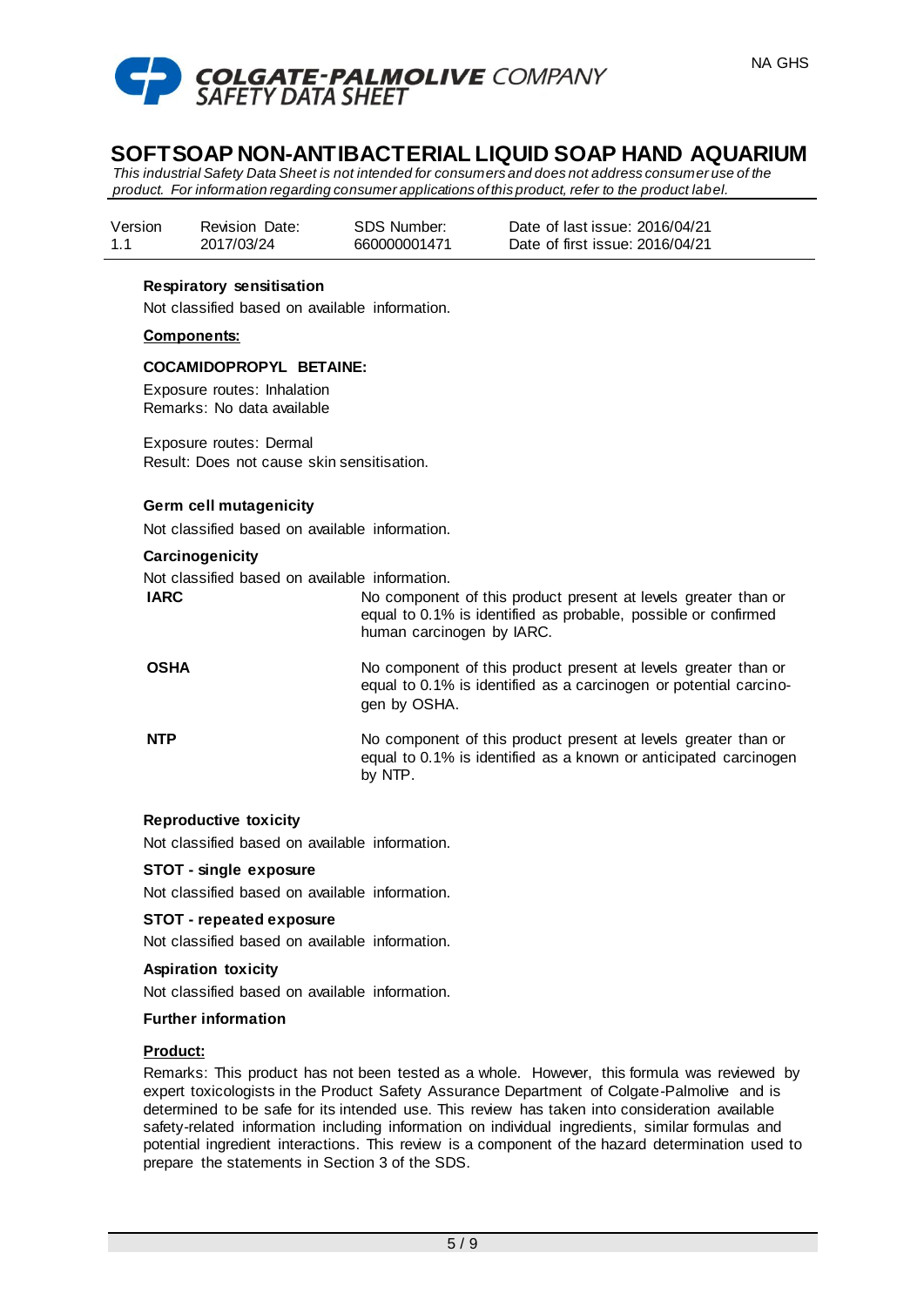



*This industrial Safety Data Sheet is not intended for consumers and does not address consumer use of the product. For information regarding consumer applications of this product, refer to the product label.*

| Version | <b>Revision Date:</b> | <b>SDS Number:</b> |
|---------|-----------------------|--------------------|
| 1.1     | 2017/03/24            | 660000001471       |

Date of last issue: 2016/04/21 Date of first issue: 2016/04/21

## **SECTION 12. ECOLOGICAL INFORMATION**

The product has not been tested as a whole for environmental toxicity. However, environmental information on the ingredients in this product have been reviewed by the Environmental Occupational Health and Safety group of Colgate-Palmolive and determined to have an acceptable environmental profile. This evaluation is based on available information on individual ingredients, interactions of ingredients, and similar ingredients. Biodegradability claims are supported by data on ingredients (i.e., surfactants are biodegradable).

## **SECTION 13. DISPOSAL CONSIDERATIONS**

| Disposal methods       |                                                                                                                                    |
|------------------------|------------------------------------------------------------------------------------------------------------------------------------|
| Waste from residues    | : Offer surplus and non-recyclable solutions to a licensed dis-<br>posal company.                                                  |
| Contaminated packaging | : Empty remaining contents.<br>Empty containers should be taken to an approved waste han-<br>dling site for recycling or disposal. |

### **SECTION 14. TRANSPORT INFORMATION**

| DOT        |                |
|------------|----------------|
|            | Not regulated. |
| <b>TDG</b> |                |
|            | Not regulated. |
| IATA       |                |
|            | Not regulated. |
| IMDG       |                |
|            | Not regulated. |
| <b>ADR</b> |                |
|            | Not regulated. |

# **International Regulations**

**Transport in bulk according to Annex II of MARPOL 73/78 and the IBC Code** Not applicable for product as supplied.

**National Regulations**

# **SECTION 15. REGULATORY INFORMATION**

# **EPCRA - Emergency Planning and Community Right-to-Know Act**

#### **CERCLA Reportable Quantity**

| Components       | CAS-No.   | Component RQ | Calculated product RQ |
|------------------|-----------|--------------|-----------------------|
|                  |           | (Ibs`        | (lbsː                 |
| SODIUM HYDROXIDE | 1310-73-2 | 1000         |                       |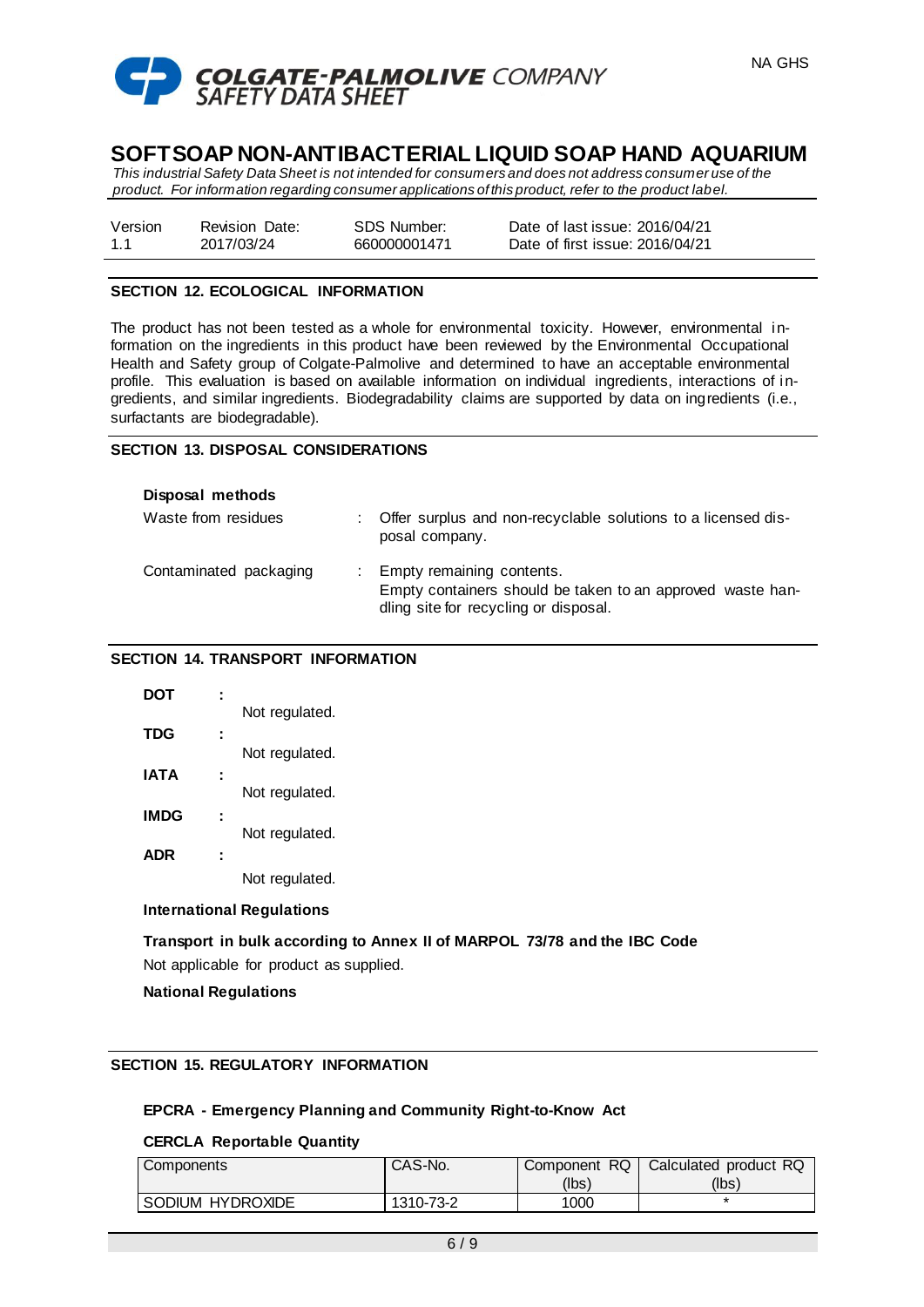

*This industrial Safety Data Sheet is not intended for consumers and does not address consumer use of the product. For information regarding consumer applications of this product, refer to the product label.*

| Version | <b>Revision Date:</b> | SDS Number:  | Date of last issue: 2016/04/21  |
|---------|-----------------------|--------------|---------------------------------|
| 1.1     | 2017/03/24            | 660000001471 | Date of first issue: 2016/04/21 |

\*: Calculated RQ exceeds reasonably attainable upper limit.

**SARA 304 Extremely Hazardous Substances Reportable Quantity**

| Components                                                  | CAS-No.                                    | Component RQ | Calculated product RQ                                                                                                                                                                   |
|-------------------------------------------------------------|--------------------------------------------|--------------|-----------------------------------------------------------------------------------------------------------------------------------------------------------------------------------------|
|                                                             |                                            | (lbs)        | (lbs)                                                                                                                                                                                   |
| SULFURIC ACID                                               | 7664-93-9                                  | 1000         | $\star$                                                                                                                                                                                 |
| *: Calculated RQ exceeds reasonably attainable upper limit. |                                            |              |                                                                                                                                                                                         |
| SARA 311/312 Hazards                                        | : No SARA Hazards                          |              |                                                                                                                                                                                         |
| <b>SARA 302</b>                                             | quirements of SARA Title III, Section 302. |              | No chemicals in this material are subject to the reporting re-                                                                                                                          |
| <b>SARA 313</b>                                             |                                            |              | This material does not contain any chemical components with<br>known CAS numbers that exceed the threshold (De Minimis)<br>reporting levels established by SARA Title III, Section 313. |
| on Air Ant                                                  |                                            |              |                                                                                                                                                                                         |

# **Clean Air Act**

This product neither contains, nor was manufactured with a Class I or Class II ODS as defined by the U.S. Clean Air Act Section 602 (40 CFR 82, Subpt. A, App.A + B).

This product does not contain any hazardous air pollutants (HAP), as defined by the U.S. Clean Air Act Section 112 (40 CFR 61).

This product does not contain any chemicals listed under the U.S. Clean Air Act Section 112(r) for Accidental Release Prevention (40 CFR 68.130, Subpart F).

This product does not contain any chemicals listed under the U.S. Clean Air Act Section 111 SOCMI Intermediate or Final VOC's (40 CFR 60.489).

#### **Clean Water Act**

The following Hazardous Substances are listed under the U.S. CleanWater Act, Section 311, Table 116.4A:

| SODIUM HYDROXIDE | 1310-73-2 |
|------------------|-----------|
| SULFURIC ACID    | 7664-93-9 |

The following Hazardous Chemicals are listed under the U.S. CleanWater Act, Section 311, Table 117.3:

| SODIUM HYDROXIDE | 1310-73-2 |
|------------------|-----------|
| SULFURIC ACID    | 7664-93-9 |

This product does not contain any toxic pollutants listed under the U.S. Clean Water Act Section 307

#### **US State Regulations**

#### **Massachusetts Right To Know**

No components are subject to the Massachusetts Right to Know Act.

| Pennsylvania Right To Know |              |  |  |  |
|----------------------------|--------------|--|--|--|
| WATER                      | 7732-18-5    |  |  |  |
| Sodium C145 2EO sulfate    | Not Assigned |  |  |  |
| SODIUM SULFATE             | 7757-82-6    |  |  |  |
| New Jersey Right To Know   |              |  |  |  |
| WATER                      | 7732-18-5    |  |  |  |
| Sodium C145 2EO sulfate    | Not Assigned |  |  |  |
| COCAMIDOPROPYL BETAINE     | 61789-40-0   |  |  |  |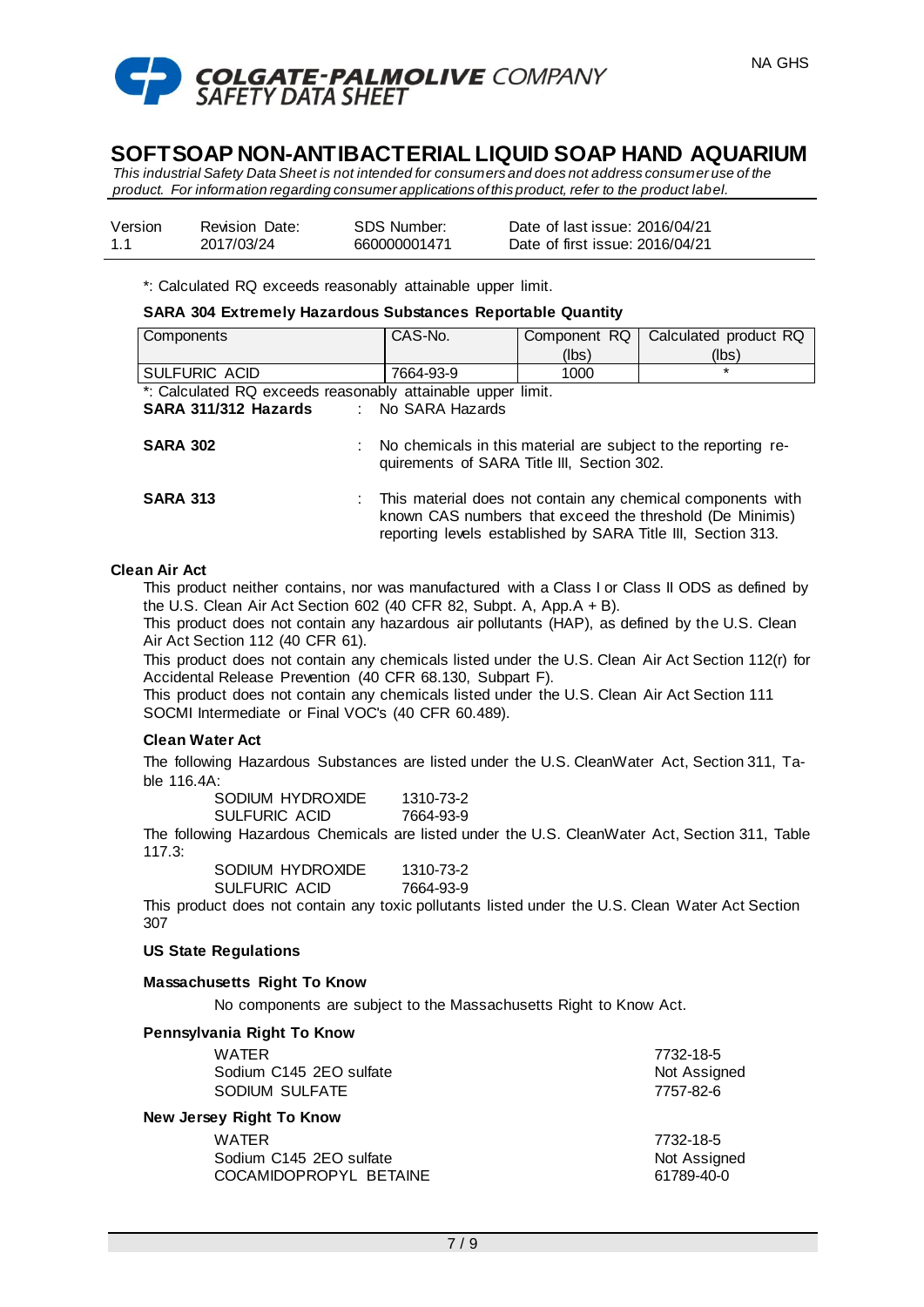

*This industrial Safety Data Sheet is not intended for consumers and does not address consumer use of the product. For information regarding consumer applications of this product, refer to the product label.*

| Version<br>1.1             | <b>Revision Date:</b><br>2017/03/24 | SDS Number:<br>660000001471                                                                                                                      | Date of last issue: 2016/04/21<br>Date of first issue: 2016/04/21 |
|----------------------------|-------------------------------------|--------------------------------------------------------------------------------------------------------------------------------------------------|-------------------------------------------------------------------|
| <b>California Prop. 65</b> |                                     | This product does not contain any chemicals known to State<br>of California to cause cancer, birth defects, or any other re-<br>productive harm. |                                                                   |
| <b>TSCA list</b>           |                                     |                                                                                                                                                  |                                                                   |

No substances are subject to a Significant New Use Rule.

No substances are subject to TSCA 12(b) export notification requirements.

## **SECTION 16. OTHER INFORMATION**

#### **Full text of other abbreviations**

AICS - Australian Inventory of Chemical Substances; ASTM - American Society for the Testing of Materials; bw - Body weight; CERCLA - Comprehensive Environmental Response, Compensation, and Liability Act; CMR - Carcinogen, Mutagen or Reproductive Toxicant; DIN - Standard of the German Institute for Standardisation; DOT - Department of Transportation; DSL - Domestic Substances List (Canada); ECx - Concentration associated with x% response; EHS - Extremely Hazardous Substance; ELx - Loading rate associated with x% response; EmS - Emergency Schedule; ENCS - Existing and New Chemical Substances (Japan); ErCx - Concentration associated with x% growth rate response; ERG - Emergency Response Guide; GHS - Globally Harmonized System; GLP - Good Laboratory Practice; HMIS - Hazardous Materials Identification System; IARC - International Agency for Research on Cancer; IATA - International Air Transport Association; IBC - International Code for the Construction and Equipment of Ships carrying Dangerous Chemicals in Bulk; IC50 - Half maximal inhibitory concentration; ICAO - International Civil Aviation Organization; IECSC - Inventory of Existing Chemical Substances in China; IMDG - International Maritime Dangerous Goods; IMO - International Maritime Organization; ISHL - Industrial Safety and Health Law (Japan); ISO - International Organisation for Standardization; KECI - Korea Existing Chemicals Inventory; LC50 - Lethal Concentration to 50 % of a test population; LD50 - Lethal Dose to 50% of a test population (Median Lethal Dose); MARPOL - International Convention for the Prevention of Pollution from Ships; MSHA - Mine Safety and Health Administration; n.o.s. - Not Otherwise Specified; NFPA - National Fire Protection Association; NO(A)EC - No Observed (Adverse) Effect Concentration; NO(A)EL - No Observed (Adverse) Effect Level; NOELR - No Observable Effect Loading Rate; NTP - National Toxicology Program; NZIoC - New Zealand Inventory of Chemicals; OECD - Organization for Economic Co-operation and Development; OPPTS - Office of Chemical Safety and Pollution Prevention; PBT - Persistent, Bioaccumulative and Toxic substance; PICCS - Philippines Inventory of Chemicals and Chemical Substances; (Q)SAR - (Quantitative) Structure Activity Relationship; RCRA - Resource Conservation and Recovery Act; REACH - Regulation (EC) No 1907/2006 of the European Parliament and of the Council concerning the Registration, Evaluation, Authorisation and Restriction of Chemicals; RQ - Reportable Quantity; SADT - Self-Accelerating Decomposition Temperature; SARA - Superfund Amendments and Reauthorization Act; SDS - Safety Data Sheet; TCSI - Taiwan Chemical Substance Inventory; TSCA - Toxic Substances Control Act (United States); UN - United Nations; UNRTDG - United Nations Recommendations on the Transport of Dangerous Goods; vPvB - Very Persistent and Very Bioaccumulative